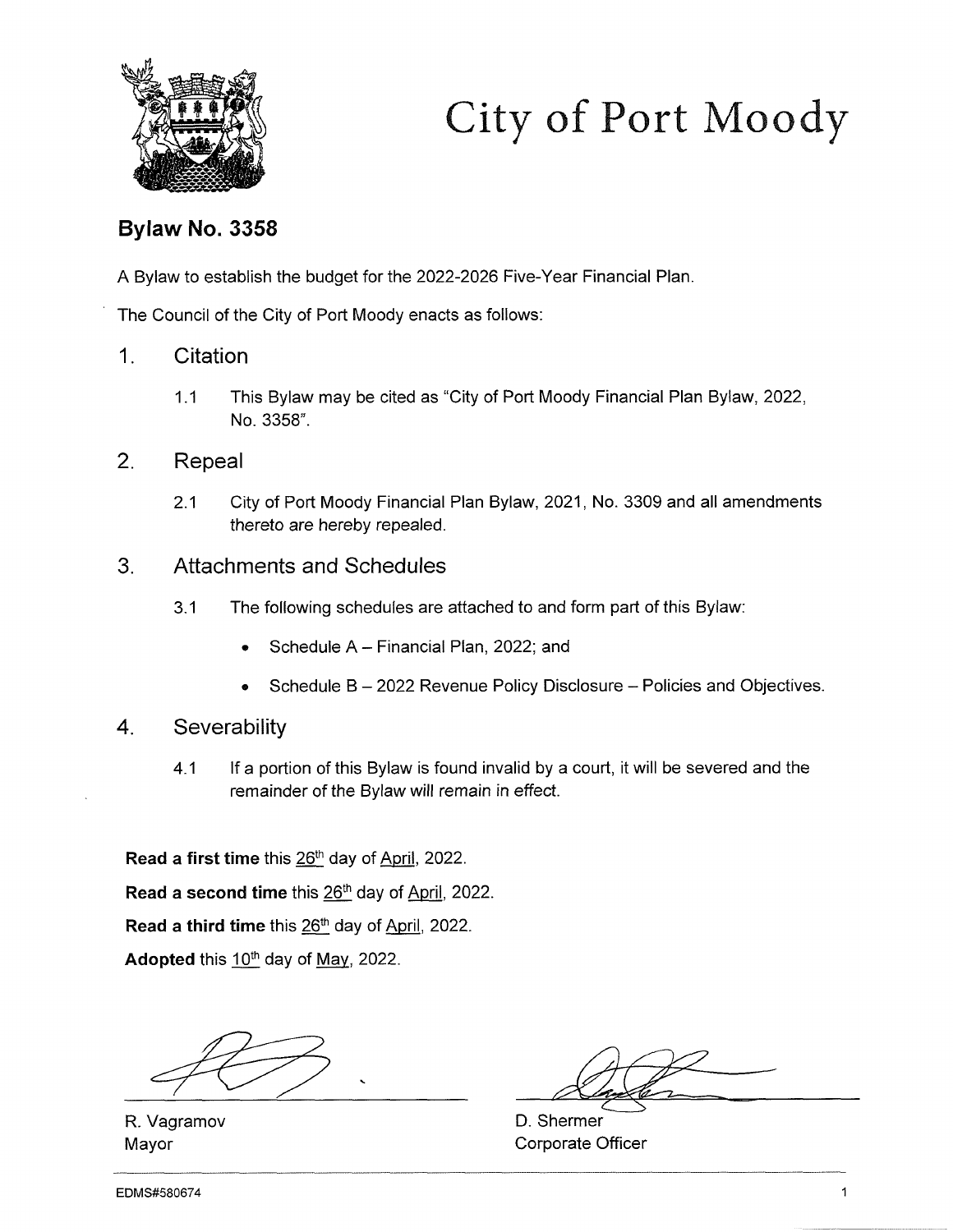## Schedule A to Bylaw No. 3358

# Financial Plan, 2022

|                              | 2022           | 2023           | 2024           | 2025           | 2026           |
|------------------------------|----------------|----------------|----------------|----------------|----------------|
|                              |                |                |                |                |                |
| <b>REVENUES</b>              |                |                |                |                |                |
| Taxation                     | \$49,296,835   | \$52,139,142   | \$54,296,779   | \$56,172,630   | \$58,017,594   |
| Sales, Fees and User Charges | \$22,962,374   | \$24,077,020   | \$25,524,602   | \$27,168,963   | \$29,505,606   |
| Other Revenue                | \$18,545,566   | \$7,617,722    | \$7,628,521    | \$7,633,837    | \$7,637,219    |
| Development Levies           | \$17,914       |                |                |                |                |
|                              | \$90,822,689   | \$83,833,884   | \$87,449,901   | \$90,975,430   | \$95,160,419   |
| <b>EXPENSES</b>              |                |                |                |                |                |
| <b>Operating Expenses</b>    | (89, 356, 245) | (83, 782, 157) | (87, 555, 963) | (91, 398, 035) | (96,087,398)   |
| SURPLUS/(DEFICIT)            | \$1,466,444    | \$51,727       | (106, 061)     | (422, 606)     | (926, 979)     |
| <b>NON-CASH ITEMS</b>        |                |                |                |                |                |
| Amortization                 | \$11,013,293   | \$12,114,623   | \$13,326,086   | \$14,658,694   | \$16,124,565   |
|                              | \$11,013,293   | \$12,114,623   | \$13,326,086   | \$14,658,694   | \$16,124,565   |
| <b>Cash Items</b>            |                |                |                |                |                |
| <b>Capital Expenditures</b>  | (55, 581, 652) | (12, 489, 900) | (11, 672, 000) | (9,464,500)    | (8, 250, 300)  |
| Debt principal repayment     | (1, 281, 309)  | (1, 390, 252)  | (1,390,252)    | (1,390,252)    | (1,390,252)    |
|                              | (56, 862, 961) | (13,880,152)   | (13,062,252)   | (10, 854, 752) | (9,640,552)    |
| <b>TRANSFERS FROM</b>        |                |                |                |                |                |
| <b>Accumulated Surplus</b>   | \$61,963       |                |                |                |                |
| Equip. Replace. Reserve Fund | \$1,172,341    | \$1,254,954    | \$1,921,146    | \$1,782,632    | \$2,442,004    |
| Land Sales Reserve Fund      | \$141,597      |                |                |                |                |
| Off Road Parking Fund        | \$35,000       |                |                |                |                |
| Reserves/Funds               | \$59,692,137   | \$17,527,322   | \$15,768,819   | \$13,542,053   | \$11,441,990   |
|                              | \$61,103,038   | \$18,782,276   | \$17,689,965   | \$15,324,685   | \$13,883,994   |
| <b>TRANSFERS TO</b>          |                |                |                |                |                |
| Equip. Replace. Reserve Fund | (1,532,186)    | (1,654,411)    | (1,734,386)    | (1,794,165)    | (1,841,923)    |
| Reserves/Funds               | (15, 187, 627) | (15, 414, 064) | (16, 113, 351) | (16, 911, 857) | (17, 599, 104) |
|                              | (16, 719, 813) | (17,068,475)   | (17, 847, 737) | (18,706,022)   | (19, 441, 027) |
| <b>TOTAL</b>                 | \$0            | \$0            | \$0            | \$0            | \$0            |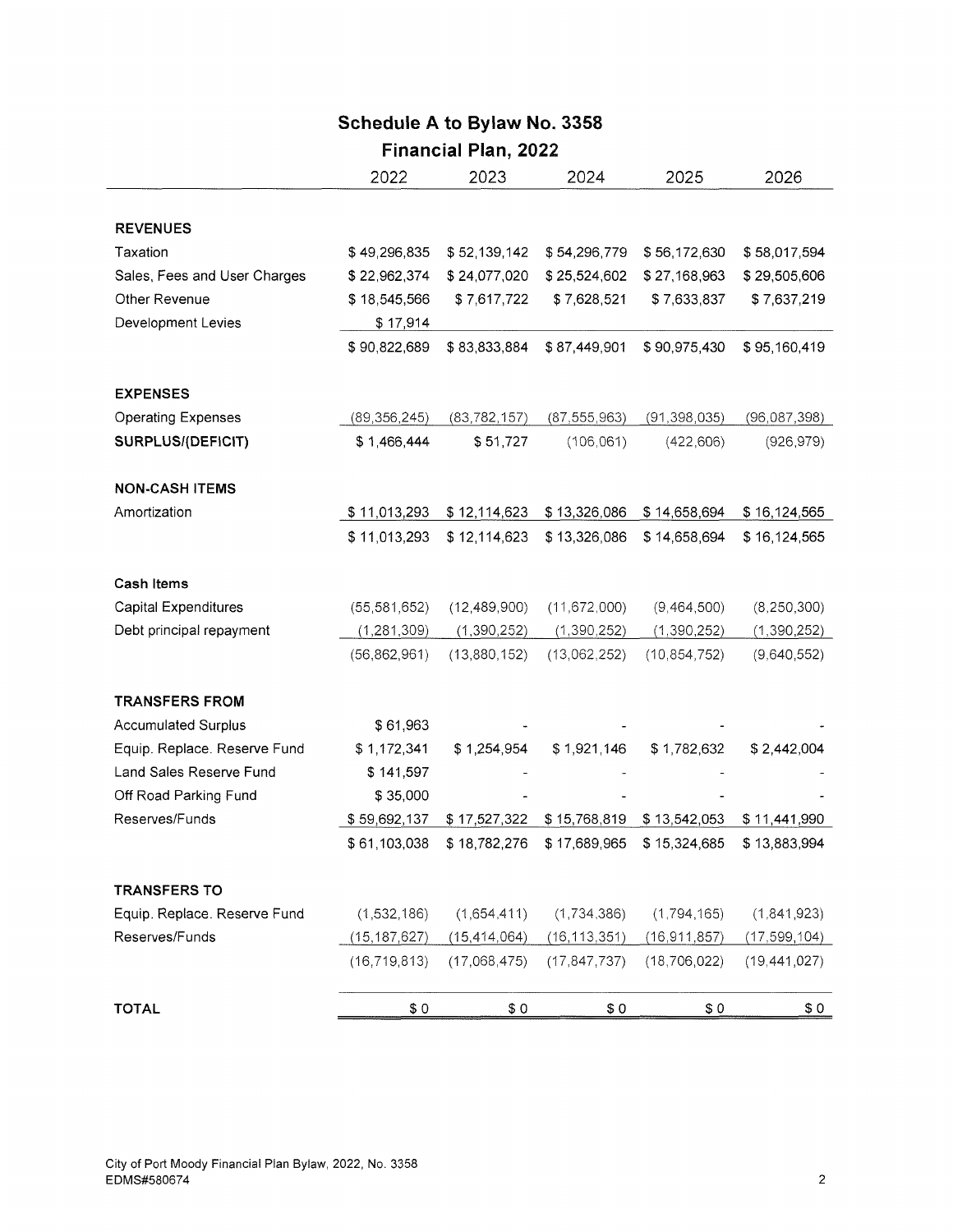### Schedule B to Bylaw No. 3358 2022 Revenue Policy Disclosure - Policies and Objectives

#### Requirement: The proportion of total revenue proposed to come from each funding source

The City receives revenue from various funding sources. The greatest proportion of revenue generated by the City is from property taxes. Property taxes are a stable and consistent revenue source for many services, including protective, community, and transportation services that would be complicated to fund on a user-pay basis. For this reason, property taxation will continue to be the City's major source of revenue.

The second largest revenue source is user fees and charges. User fees are applied to City services such as water, sewer, garbage, and recycling as a means of fairly apportioning the value of that service to those who use the service.

Council has been committed to developing a sustainable infrastructure replacement plan by moving towards a pay-as-you-go strategy for infrastructure replacement. This is put into practice through the process of transferring a portion of tax revenues to the Asset Reserve. These funds are then set aside for use as capital funding in recognition that other more historical capital revenue sources, such as land sales, are finite capital funding sources and are not as available in the future.

#### Policy:

Council is committed to reducing taxation in favour of the following practices:

- fees and charges are reviewed annually to maximize the revenues from services and also to ensure that they are in line with the market rates for similar services or programs;
- costs for services can be recovered from general taxation or charged specifically to the users of the services. Council recognizes that costs of some services could be more fairly recovered from user fees than property taxes. Council has considered, where feasible, to shift the cost burden of municipal services from property taxes to user fees. However, with respect to user fees, Council has concerns that the overall interests of the community are not always best served. Savings transferred from taxpayers by shifting costs to users also shift a financial burden to some service users that cannot absorb the shifts reducing equal access to services;
- senior government and other agency grant opportunities are applied for and leveraged wherever possible as an external source of revenue to supplement scarce capital and operating property taxation revenues. However, Council will pursue federal and provincial funds and other grant opportunities only after assessing their full-cost implications. The City's Long-Term Strategic Financial Framework, a document designed to steer the City towards financial sustainability, states that the City will not rely on grant funding and will only pursue grants that align with established community priorities;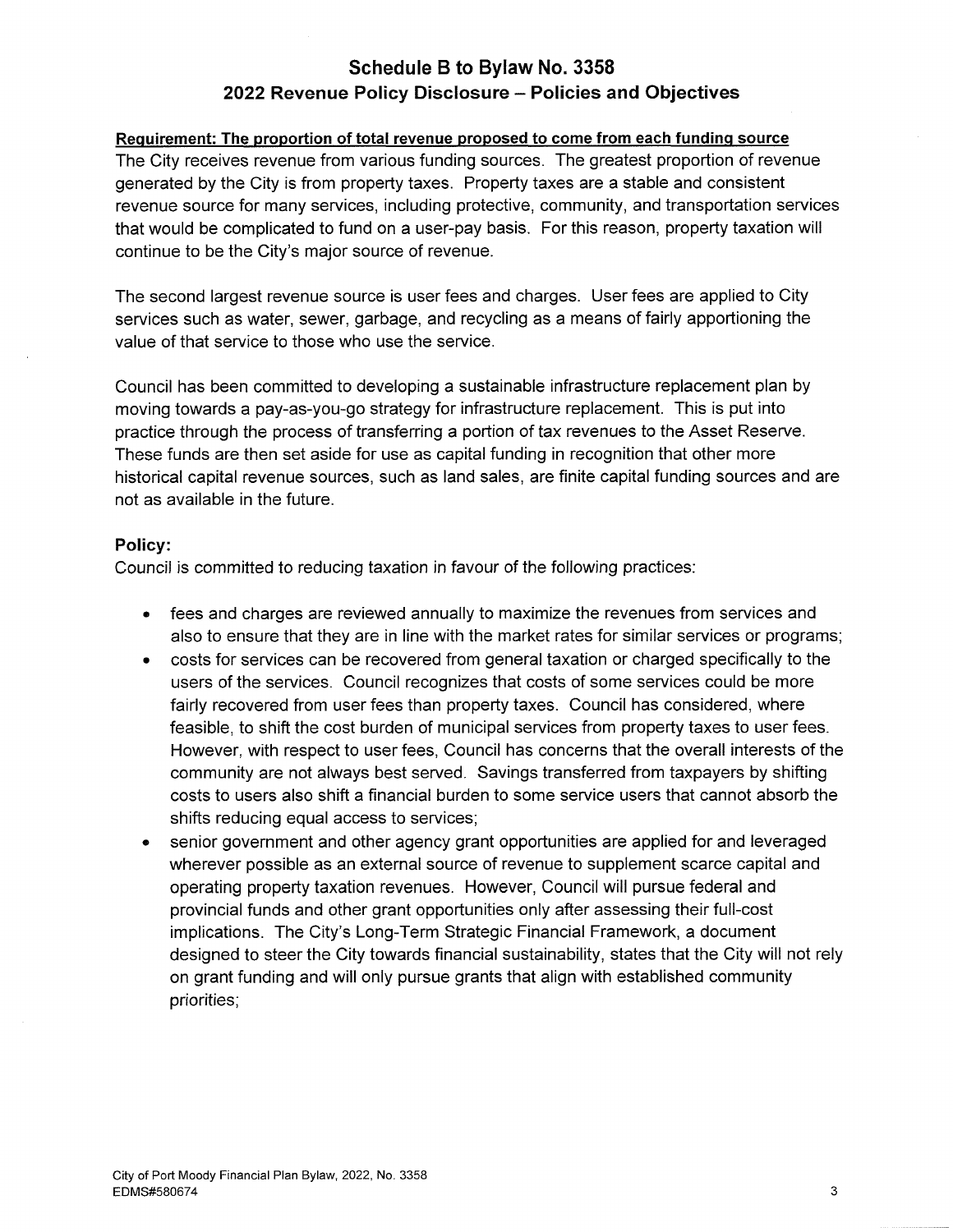- when certain and applicable City land parcels have been identified for development, leasing opportunities rather than straight land sales are a consideration as ownership of City land inventories can be retained while still generating ongoing and sustainable lease, tax, and utility revenue streams, thereby reducing property taxation. Alternatively, the City could maintain those City land inventories through land swaps or land sales and repurchase of other strategic land parcels, when contemplating land development opportunities of City lands; and
- wherever possible, the City maximizes development opportunities to provide community amenities. Also, new developments generally should fund new increased infrastructure requirements.

#### Objective:

The 2022 Financial Plan includes the following distribution of revenue:

Table 1: Proportions of Total Revenue

| <b>Revenue Source</b>     | % Total Revenue |
|---------------------------|-----------------|
| <b>Municipal Taxation</b> | 53.1%           |
| Fees and Charges          | 25.4%           |
| <b>External Grants</b>    | 12.3%           |
| Government Contributions  | 2.5%            |
| <b>Investment Revenue</b> | 0.7%            |
| Payment in Lieu of Taxes  | 1.4%            |
| Other                     | 4.6%            |
| <b>TOTAL</b>              | 100.0%          |

#### Requirement: The distribution of property taxes among the property classes

The City has delineated six property tax classes within the City, with separate rates levying taxes to six different types of property. Class 4 Major Industry has three rates, two of which are set by the Province to cap certain port properties to encourage new investments in those properties. The City's tax rate ratios are relatively consistent over the years except for classes where external forces, such as provincial capping and assessment calculation practices, are mandated by the Province.

Table 2 provides the distribution of property tax revenue among the property classes. Table 3 provides the comparison of the mill rates among the property taxes.

Table 2: Distribution of property tax revenue among the property classes (2022)

| <b>Property Class</b>                        | % Property Tax |
|----------------------------------------------|----------------|
| Residential (1)                              | 67.29%         |
| Utilities (2)                                | 0.34%          |
| Major Industry $-$ Other (4)                 | 11.99%         |
| Major Industry - Ports $(4)$                 | 2.47%          |
| Major Industry - Ports (New Investments) (4) | 1.36%          |
| Light Industry (5)                           | 1.69%          |
| Business (6)                                 | 14.77%         |
| Recreation (8)                               | 0.09%          |
| TOTAL                                        | 100.0%         |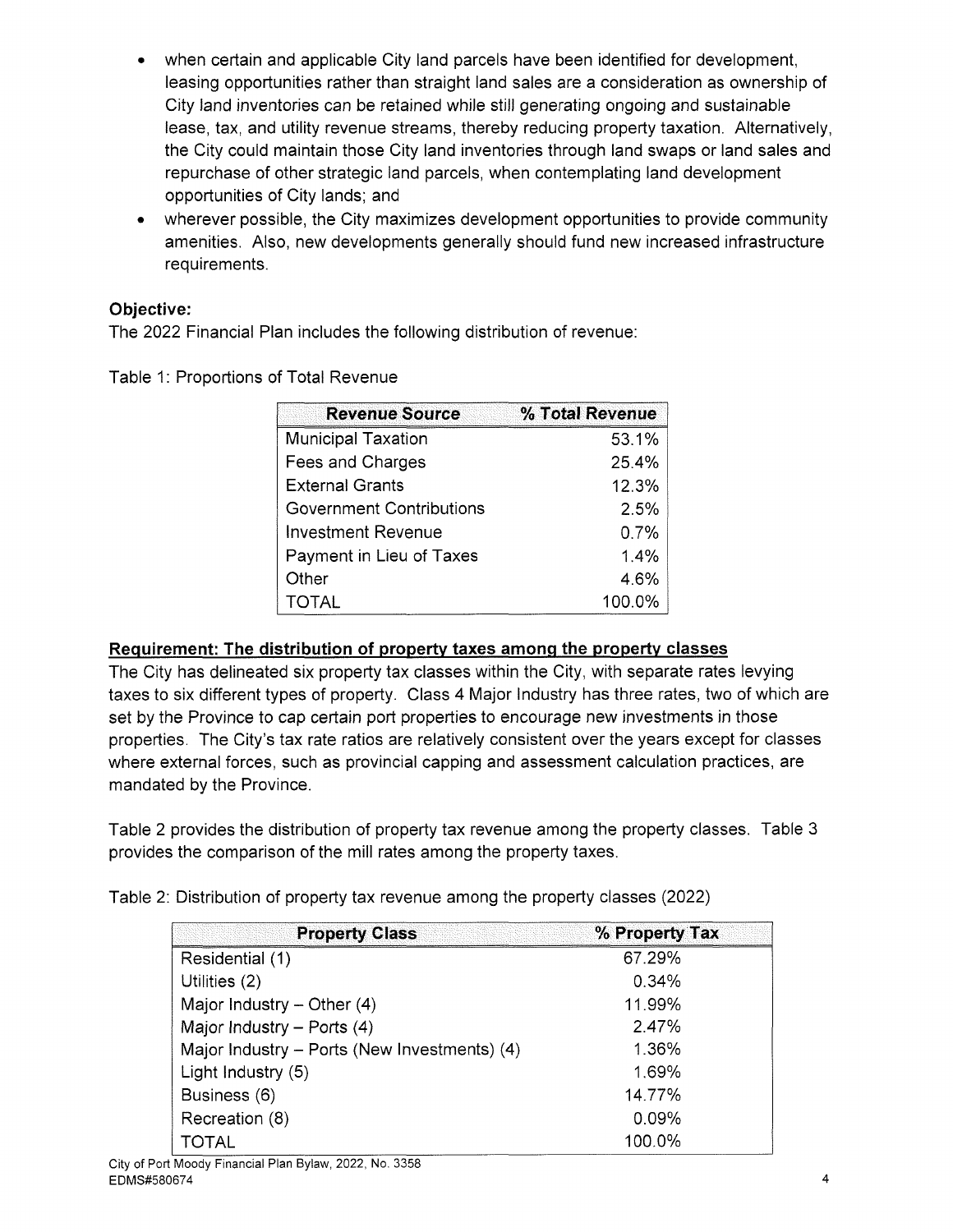#### Table 3: Distribution of property tax mill rates (2022)

| <b>Property Class</b>                        | <b>Ratio</b> |
|----------------------------------------------|--------------|
| Residential (1)                              | 1.00:1       |
| Utilities (2)                                | 17.23:1      |
| Major Industry $-$ Other (4)                 | 16.91:1      |
| Major Industry - Ports (4)                   | 12.03:1      |
| Major Industry - Ports (New Investments) (4) | 9.84:1       |
| Light Industry (5)                           | 4.49:1       |
| Business (6)                                 | 2.23:1       |
| Recreation (8)                               | 0.86:1       |

#### Policy:

#### Taxation versus Services Consumed

Property taxation is an ad valorem tax system, which means that taxes are based on the assessed value of real property (land and improvements). Therefore, the City does not relate the amount of the tax levied on each individual property with the amount of service the City provides each property. Similarly, the City does not levy its taxes based on the number of occupants in a household using services as taxes are not user fees. Further to this, Council commits to ongoing reviews with the objective of establishing a tax policy that best distributes property taxes among the property classes.

#### **Tax Class Capping**

Council is concerned with the distribution of property taxes for classes where provincial capping has been legislated. Provincial tax rate capping can affect the equity of the allocation due to the capping being only applied to certain properties within the class:

- the Ports Property Tax Act  $-2004$  restricts the municipal tax rates to \$27.50 per \$1,000 of assessment value. Eligible new construction relating to port properties is taxed at \$22.50 per \$1,000 of assessment value. The Province provides an annual grant to the City to assist in offsetting the cap, but since the grant is indexed to inflation and the tax increase may be higher, other taxpayers within the class are allocated the variance;
- Class 2 Utilities with respect to the Local Government Act 329/96 is capped at the greater of \$40 or 3.28 times Class 6 Business/Other; and
- Bill 42 (Bill 42 2018 Assessment Amendment Act, 2018) has a significant impact on the City's autonomy over property taxation. The introduction of Bill 42 held a certain property valuation to current use rather than the highest and best use as is the case for all other properties. The restriction on this property resulted in all other properties paying more tax to compensate for this reduction in property value.

#### Allocating the Tax Burden

After the provincial restrictions or capping of tax rates are met, the tax rates for the remaining classes are established by adding the Council approved tax increase to distribute the tax burden as equitably as possible across all tax classes, using a fixed share approach. Port Moody reviews its tax rates and the revenue derived from the different property tax classes periodically, and strives to keep the tax rates comparable to neighbouring jurisdictions. As mentioned, Council's policy is to allocate the tax increase equitably to each of the different tax classes recognizing that all tax classes have their own financial challenges.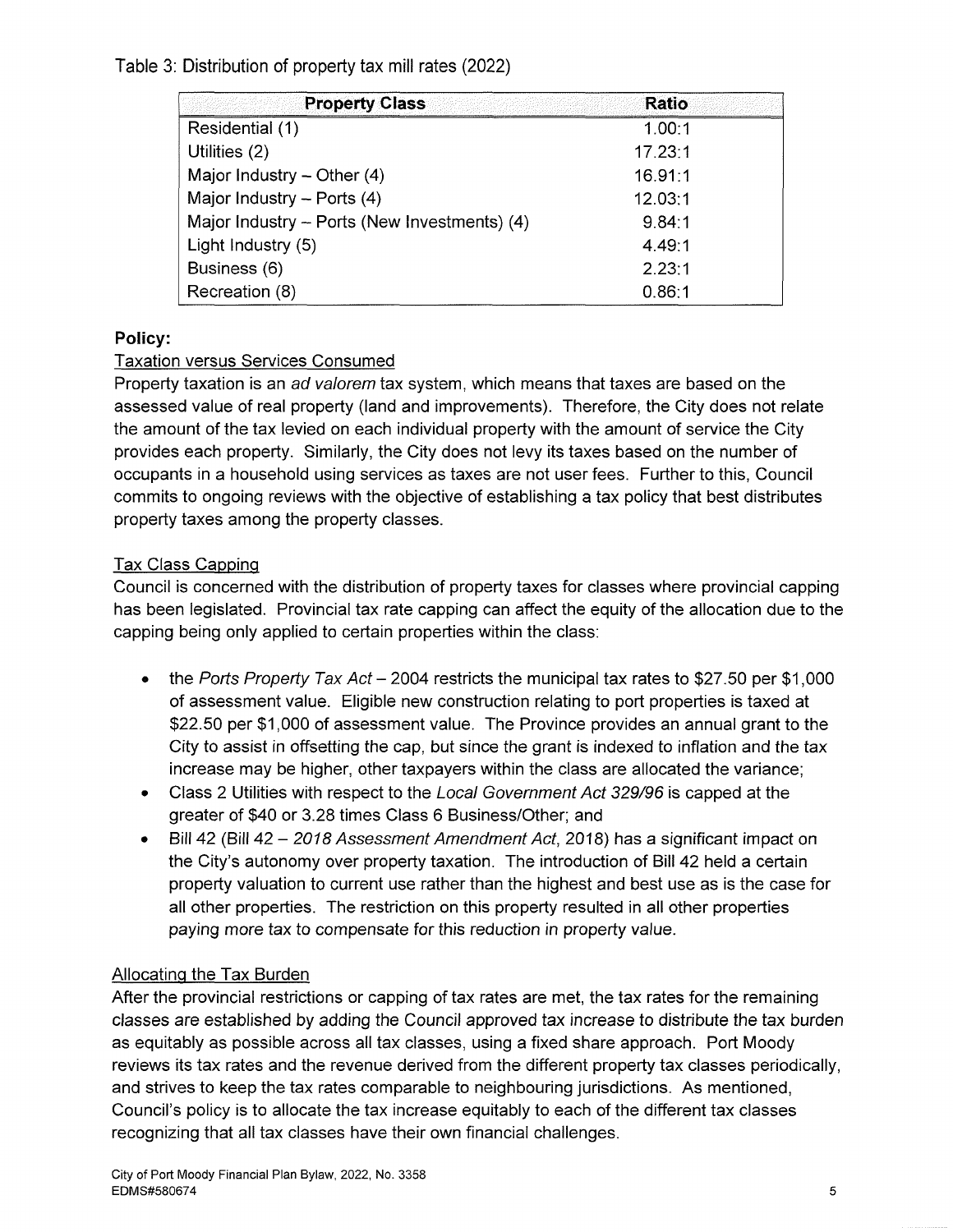The impact to tax rates can appear inequitable in some classes even though the tax dollars paid rise more equitably. The reason some tax rates rise more while other tax rates remain more constant is due to the fact that the assessed values, on which the tax rates are based to generate the required revenues, can move in different directions by class as well. When assessed values move in opposite directions for certain classes, the tax rates also need to move in step to keep the tax dollars paid equitable. Over time, tax rates moving in opposite directions to adjust for assessed values moving in opposite directions create significant variances in the tax rates between the classes. The only equity Council can achieve, without purposely directing tax shifts, is to try to keep the percentage increases to the tax dollars paid as equitable as possible.

#### Objective:

The 2022 Financial Plan includes minor changes in the distribution of property taxes among the property classes. Council's informal policy is to spread the tax burden equitably to each taxpayer in each class.

#### Requirement: The use of permissive and revitalization tax exemptions

Section 224 of the Community Charter provides Council with the authority to grant permissive property tax exemptions on land or improvements.

In 2020, Council approved the list of permissive tax exemptions granted for the 2022 taxation year and the estimated amount of tax revenue foregone. The list demonstrates the policy of Council that permissive exemptions are granted to not-for-profit institutions, including religious, historical, and cultural institutions that form a valuable part of our community.

The City provided 2022 permissive tax exemptions to:

- Mennonite Church;
- Catholic Church;
- Anglican Church;
- United Church;
- Port Moody Ecological Society;
- Port Moody Heritage Society;
- Port Moody Arts Centre Society;
- Port Moody Senior Housing Society;
- Community Ventures Society;
- Association of Neighbourhood Houses of BC DBA Sasamat Outdoor Centre;
- Port Moody (Pacific #119) Branch of the Royal Canadian Legion;
- Catalyst Community Developments Society and St. Andrews Port Moody Housing Society; and
- City of Port Moody.

In accordance with the *Community Charter*, notice to adopt the bylaws must be published, and the bylaws adopted by October 31<sup>st</sup> of each year.